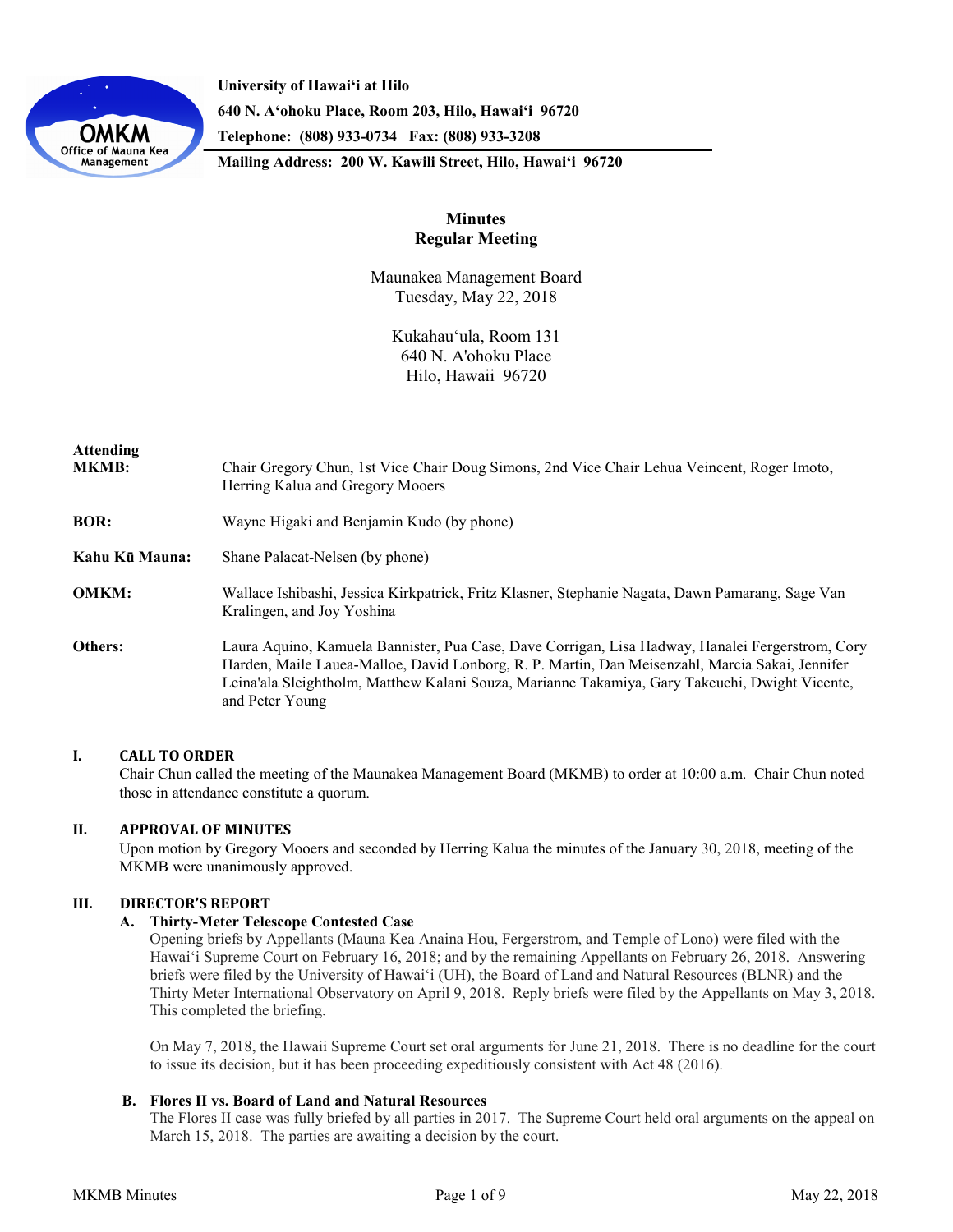## **C. Office of Hawaiian Affairs (OHA) Lawsuit**

The Office of Hawaiian Affairs filed its complaint against various state defendants and the UH on November 7, 2017, but the defendants were not served until December 20, 2017. On January 10, 2018, UH filed a Motion to Dismiss the Complaint. On January 22, 2018, the state filed a joinder to UH's Motion to Dismiss. The motion has not yet been heard by the court while the parties engage in discussions to see whether or not they can reach a settlement.

## **D. NASA Infrared Telescope (IRTF) Dome Refoil Project Update**

After numerous delays due to weather conditions, the IRTF contractor requested to suspend work until spring. IRTF received approval from the National Aeronautics and Space Administration (NASA) and the contractor was authorized to de-mobilize on February 10, 2018. The contractor has until to July 22, 2018, to complete the project. At the time the work was suspended it was approximately 65% complete. Re-mobilization and resumption of the project is anticipated to start after May 28 when a boom lift shipped from Oahu arrives on island.

### **E. Decommissioning of the Caltech Submillimeter Observatory (CSO)**

Phase I of the Environmental Site Assessment (ESA) is expected to be completed in June 2018. The pre-assessment scoping phase of the Environmental Assessment (EA) has been completed and the consultant is reviewing comments in preparation of developing a draft EA. The consultant is also in the process of preparing technical reports on various topics including geology, biology, arthropods, etc.

### **F. Status of the University of Hawaiʻi Hoku Keʻa Telescope**

As reported at the January meeting, UH Hilo issued a request for proposals seeking bidders to remove and properly dispose the non-working telescope in the Hoku Keʻa summit facility. A contract award was granted, a site visit was held on April 11, and a pre-construction meeting will be held later this month. An initial target start date was mid-April with a target completion at the end of May, but due to severe weather conditions the project has been pushed back.

## **G. Conservation District Use Application for the Ingress/Egress and Parking Project near the Visitor Information Station**

The Department of Land and Natural Resources (DLNR) held a public hearing on February 28, 2018, in Hilo on the ingress/egress parking project near the Visitor Information Station (VIS). Sam Lemmo, administrator for the Office of Conservation and Coastal Lands (OCCL), presided as the Hearing Officer. The project's consultant, Sustainable Resources Group International, gave a short presentation on the project. Fourteen members of the public attended. Responses to written and verbal comments were addressed. OCCL will be submitting its report to the BLNR which plans to hear it in June.

## **H. Administrative Rules**

On January 11, 2018, the Office of Maunakea Management (OMKM) received the go ahead from the Office of General Counsel to proceed with rule making. UH met with DLNR on January 18th to discuss the rules and consulted with the Office of Hawaiian Affairs on February 16th and April 13th. A request was submitted to the Board of Regents (BOR) seeking the governor's approval to allow the university to hold public hearings on UH's administrative rules governing public and commercial activities. The BOR will be taking up the matter at their June 7, 2018 meeting.

If the BOR approves the request, the next steps will be to submit a Small Business Impact Statement to the Small Business Review Board, followed by a request to the Office of the Governor requesting approval to hold public hearings. Following the public hearings, UH will make changes, if necessary, to the proposed rules then submit the draft rules to the BOR for approval before forwarding them to the governor for final approval.

## **I. Legislative Bills**

As reported in January SB3090 was introduced by Senator Dela Cruz. This bill called for the establishment of a new management authority thus removing UH from having a role in managing UH's lands on Maunakea. This bill called for transferring UH's managed lands on Maunakea to the new authority. SB3090 passed the Senate but was not heard in the House and the bill died. A second bill, HB1985, which had earlier crossed over to the Senate, was replaced with language from SB3090. The Senate passed HB1985 and was to be heard in conference, but was never scheduled for hearing. This bill died.

The House passed HB1767 requiring four wheel drive vehicles at Waipio Valley and above Halepōhaku on Maunakea. Amendments made in the Senate required the bill to go into conference, but a hearing was never scheduled. This bill also died.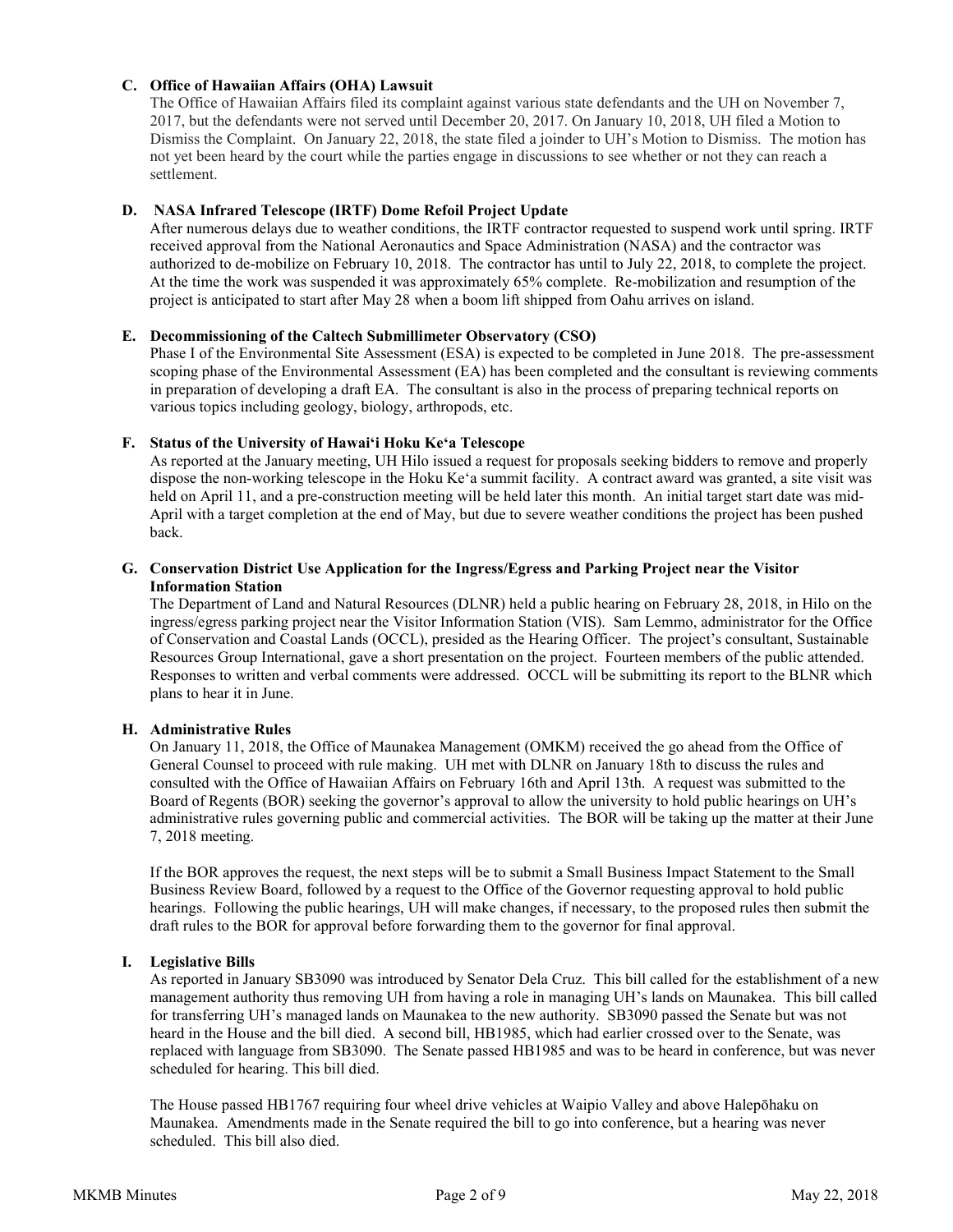**J. Environmental Impact Statement Preparation Notice for the University of Hawaiʻi's New Land Authorization** As part of the scoping process, open houses were held in Waimea, Hilo and Honolulu on March 12, 13 and 14, 2018, respectively, on UH's Environmental Impact Statement for the new land authorization that UH is seeking. The scoping process has concluded and UH's consultant is reviewing comments which will be addressed in the draft Environmental Impact Statement. It is anticipated that a draft of the document will be available sometime at the end of this year or early next year.

## **K. Outreach**

OMKM continues its outreach efforts to groups who are interested in learning about OMKM's stewardship on Maunakea. Presentations have been made to various community groups.

## **IV. KAHU KŪ MAUNA COUNCIL (KKMC)**

Shane Palacat-Nelsen reported the Council continues to meet on a monthly basis. Some of their discussions have included the decommissioning of the CSO and the cultural monitor for the Thirty-Meter Telescope (TMT). They are currently reviewing the letter Senator Kahele sent to UH, and the 2013, 2014 and 2015 archaeological monitoring reports.

## **V. Committee Reports**

### **Environment Committee**

Fritz Klasner reported the committee last met on March 12<sup>th</sup>. A presentation on 'Ike Wai project was given by Diamond Tachera, who is investigating aquifer systems. She has precipitation collector sites on Maunakea, including the summit and near Halepōhaku. She is using hydrogen oxygen isotopes to look at groundwater sources and movement. This project was recently initiated.

Many field activities at the summit were limited given the cold and snowy winter No new threats were detected. There was a recent report of little fire ants, however we are confident that it was a lab cross-contamination issue and are working with partners to improve sanitation procedures.

Field work/projects:

- Annual arthropod monitoring will begin in a couple of weeks.
- Wēkiu bug microbiome (H. Stever) and arthropod barcoding (B. Reil) field work are ongoing. Stever and Reil are Ph.D. students at UH Mānoa.
- OMKM is working with the Forest Reserve and Natural Area Reserves (NAR) biologists this summer focusing on acoustic monitoring for the bird and bat inventory project.
- The erosion project will continue again this summer. The goal is to add work at lower elevations at select locations along the road corridor and Halepōhaku. At present much of the Spatial Data Analysis and Visualization (SDAV) lab is focused on supporting eruption monitoring.

#### Publications:

- Coldest places in Hawaii -- high-altitude craters, specifically Puʻuwēkiu in 2009 with a recorded temperature of -20C. Field work for the permafrost project is almost completed. OMKM met with NAR staff recently to discuss their interest in continued monitoring and will be preparing a permit/project proposal to transition to long-term monitoring.
- Jessica Kirkpatrick finished her wēkiu bug Master's thesis. At the July Conservation Conference she will be presenting a talk on habitat restoration.

The office is sponsoring three interns this summer through the UH Hilo Pacific Internship Programs for Exploring Science (PIPES) program. One intern will help with the erosion project, one with the permafrost project, and the third will be shared between the bird & bat inventory project and OMKM.

The wēkiu bug workgroup met on April 26, 2018. N. Stephenson and J. Kirkpatrick gave presentations on their Masters' theses. There was also a review of H. Stever's and B. Reil's projects. The group also discussed how to update the habitat restoration strategy, given the potential for restoration related to decommissioning or restoration of the Puʻupoliahu road. The group's focus is shifting to encompass all arthropods and collaboration/coordination on Maunakea in addition to the wēkiu bug and to also engage University, state, and federal managers and scientists.

The Maunakea Speaker Series continues:

• February: Mauna Kea Weather Center with Ryan Lyman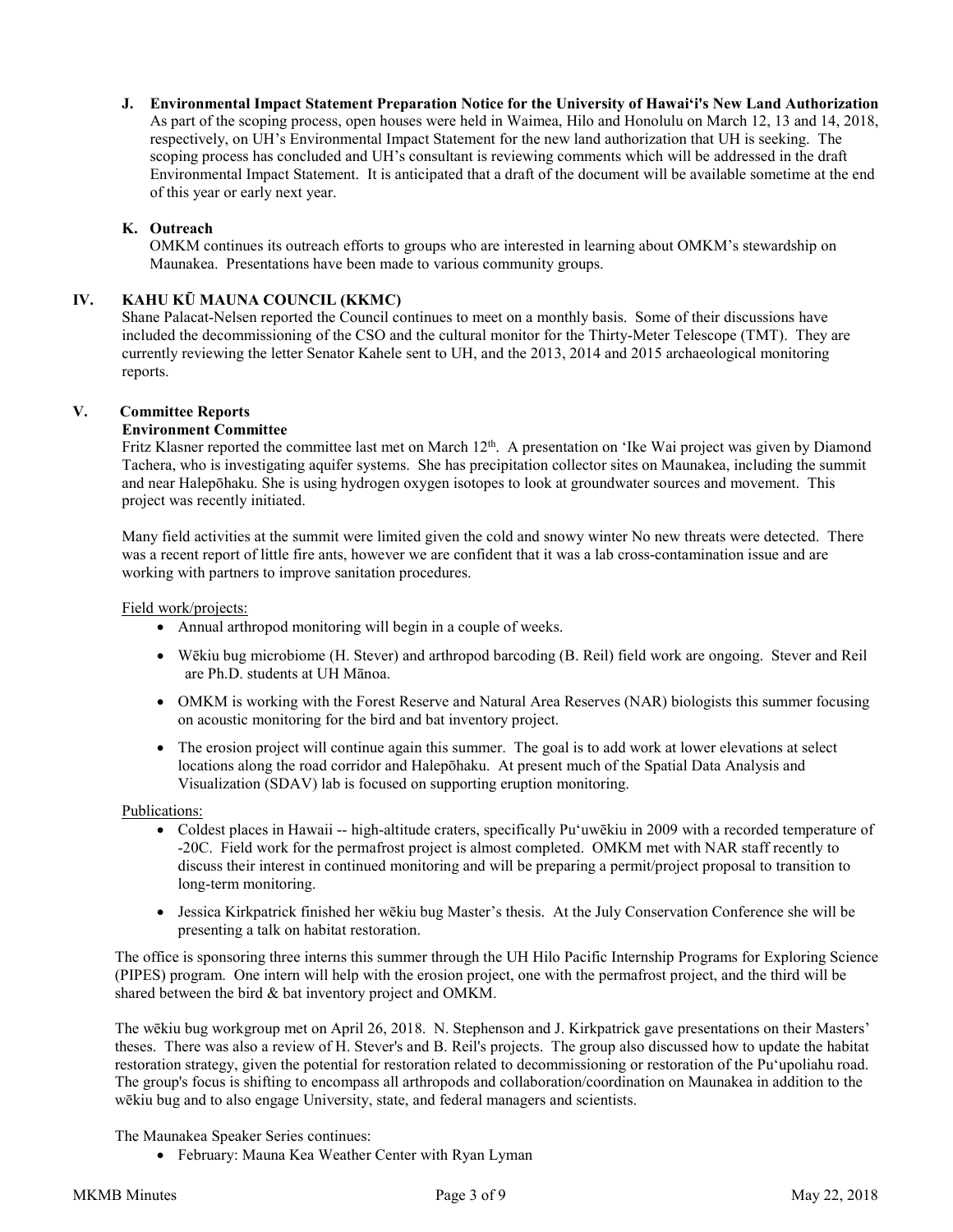- March: Maunakea and Observing Qualities with Dr. Mark Chun
- April: Erosion Monitoring Baseline with Dr. Ryan Perroy
- May: Sea Level Rise with Rose Hart
- June 21: Maunakea Groundwater with Dr. Don Thomas
- July: Maunakea Scholars, CFHT Program

A volunteer weed pull day was held on February 10th with UHH students. April's volunteer day was canceled due to inclement weather.

The office participated in AstroDay in May; Keaukaha Elementary Science Night in March; and Kealakehe Elementary Science, Technology, Engineering and Mathematics (STEM) Night in April. A presentation on the wēkiu bug was given at Waikoloa Elementary School in March.

In April an all staff training on documenting offerings and new features that show up on the mountain was held.

### Discussion

Doug Simons asked about Hoku Keʻa's notice of intent to decommission. Director Nagata replied that this Board still needs to take action on their notice of intent.

Dr. Simons also inquired on the mechanism for receiving public comments on the administrative rules. Director Nagata explained the public has the opportunity to comment on the rules when we go out to public hearing. Based on comments received changes could be made to the rules. Any changes would go back to Kahu Kū Mauna and this Board.

### **VI. Public Comments**

Chair Chun opened the floor for public comments on any of the items covered thus far or any of the action items pending before the Board in Old Business.

Pua Case felt the proposed cultural policies and revisions were made without consultation by with those who requested it and they should not be moved forward until the requirements, recommendations and guidelines have been fulfilled pursuant to the Mauna Kea Comprehensive Management Plan (CMP), the Cultural Resources Management Plan (CRMP) and other associated plans. In particular the CRMP section about Kahu Kū Mauna consulting with a number of agencies and certain individuals. Ms. Case stated she is a board member of the Waimea Hawaiian Civic Club as their education chairperson, and she has not been consulted or notified about any of these policies.

Ms. Case stated she was not contacted even though she submitted a request to the MKMB at the October 2016. Likewise, they were not notified that these matters would be on the agenda at this meeting. Copies of her comments will be distributed to the Board members.

Ms. Case offered comments on CR 5, 7 and 9. The removal of hoʻokupu that included food items, should be left as the kuleana of cultural practitioners to mālama. Preventing food offerings would impede native Hawaiian traditional and customary practices and is a violation of their protected rights. She disagrees that food as part of a hoʻokupu would create a health or environmental situation. She did not believe there was justification for the occurrence of "copycat behavior". Ms. Case provided examples of the three ahu constructed by the Royal Order of Kamehameha several decades ago at Kūkahauʻula, near Hale Pōhaku, and Puʻu Huluhulu, has not resulted in other ahu being built in spite of thousands of people passing and stopping by the Pu'u Huluhulu area. She suggested that appropriate signage and persuasive messages in brochures and in other media formats should be distributed to educated uninformed visitors. Regarding CR-9, she felt that the statement about the "large number of the single rock features and small concentrations of piled or stacked rocks on Mauna Kea are modern and that many were constructed by non-Hawaiian visitors in the last decade or so" is false, inaccurate and misleading.

Ms. Case stated these cultural practices were over-exaggerated and meant to micro manage their practices. These policies will diminish their practices. She believes OMKM drafted the policies without adequate consultation, but Kahu Kū Mauna would realize that these polices would have an impact on cultural practices and are unlawful. Native Hawaiians have the right to these practices on the mauna. Ms. Case stated she does not know who is responsible and accountable for proper consultation or notifying them of meetings. If the Kahu Kū Mauna considered and approved these policies they are not representing "us"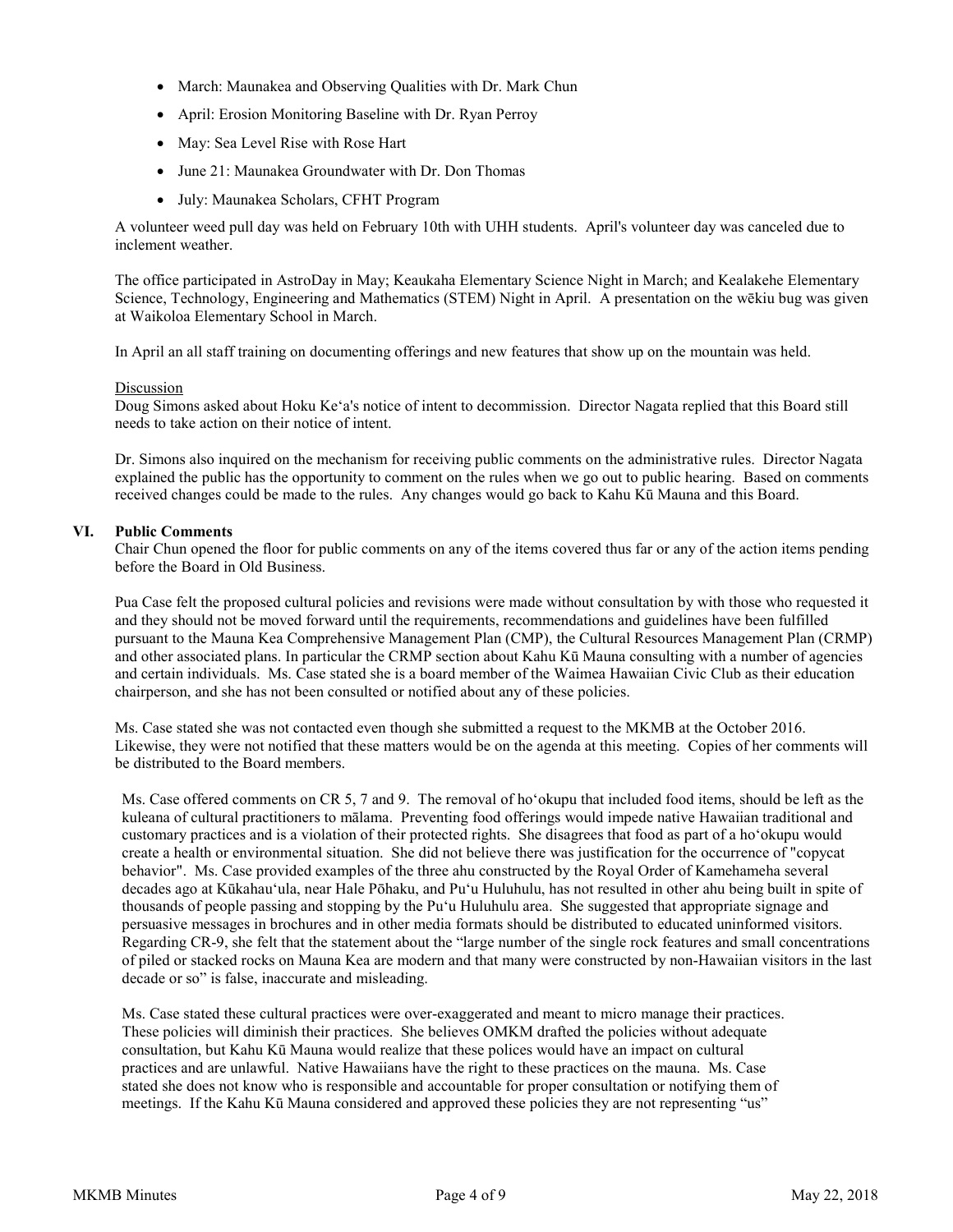Mr. Fergerstrom cited the memo from the United Nations Office of the High Commissioner for Human Rights about the case of Routh Bolomet regarding the political status of the Hawaiian Islands is that of sovereign nation-state but under a strange form of occupation by the United States. The governance of Hawaiian Islands should be the laws of the occupied state (Hawaiian Kingdom) and not the occupier (United States). Mr. Fergerstrom felt that due to pending Supreme Court cases that directly deal with some documents we work with, such as the Master Plan. These policies are untimely.

Matthew Kalani Souza, stated we not make the mistake of setting up for failure again, but felt we can find a way forward. Past generations did it and we do it, but requires bravery, intuition, innovation and us behaving as family. He felt everyone's view point is important and we should not give up on each other. There is a need to avoid pointing figures and say what is going wrong. It is what our grandparents would do and it is what he is asking us to do for our grandchildren and great-grandchildren.

The public comment period was formally closed at this point.

### **VII. Old Business**

### **A. Comprehensive Management Plan Management Actions EO-2 & P-4 Orientation Plan**

Fritz Klasner stated this plan was brought before the Board on March 9, 2016, as informational only. This version incorporates Kahu Kū Mauna's review and comments made at their February 15, 2018 meeting. The CMP requires approval of this plan by DLNR. Following approval by the MKMB, the next step is to submit the plan to DLNR's Office of Conservation and Coastal Lands (OCCL) for review and approval. The primary changes from the 2016 version are updates and responses to questions from the observatories and vendors. The plan reflects a video version, and three types of orientations: visitor, user, and project/permit specific.

### **Discussions**

Chair Chun commented that even though this plan has not been approved, orientations have and are being conducted. Mr. Klasner confirmed stating orientations have been conducted since 2013.

## Action

Given that we are already instituting this plan and there have been no objections to this plan, it was recommended by Gregory Mooers and seconded by Herring Kalua to approve and forward the plan to OCCL DLNR for their review and approval.

- **B. Comprehensive Management Plan Management Actions:**
	- **1. CR 5 - Guidelines for the Culturally Appropriate Placement and Removal of Offerings**
	- **2. CR 8 - Policy for the Scattering of Cremated Human Remains**
	- **3. Combine CR 9 - Policy for the Cultural Appropriateness of Building Ahu or Stacking of Rocks with CR 7**
	- **4. CR 7 - Construction New Hawaiian Cultural Features**

The CMP identified these management actions to help protect cultural resources. The policies developed by Kahu Kū Mauna were intended to be consistent with UH's proposed administrative rules under HAR 20-26 relating to public and commercial activities on Maunakea lands.

#### Purpose:

The CMP directs the OMKM to create and implement policies to assist OMKM in its ongoing stewardship of the University's managed lands on Maunakea.

#### Background:

Beginning in 2010, Kahu Kū Mauna began deliberations on developing policies related to cultural activities identified in the CMP. In October 2010, the Council met with representatives from the Royal Order of Kamehameha (ROOK) to discuss the condition of the lele on the summit of Maunakea. The lele was constructed, originally, by the ROOK. Apparently the lele had been subject to vandalism and was in disrepair for some time. The ROOK representative acknowledged that they should be the group responsible for the lele's upkeep. This sparked a discussion between Council members regarding CR-7 and CR-9.

The Council considered protocols associated with traditional practices and felt, like the ROOK, that the builders of cultural features should be responsible for their maintenance. The Council was concerned about preserving the cultural landscape and the need to prevent copycat behavior while ensuring that practitioners can conduct their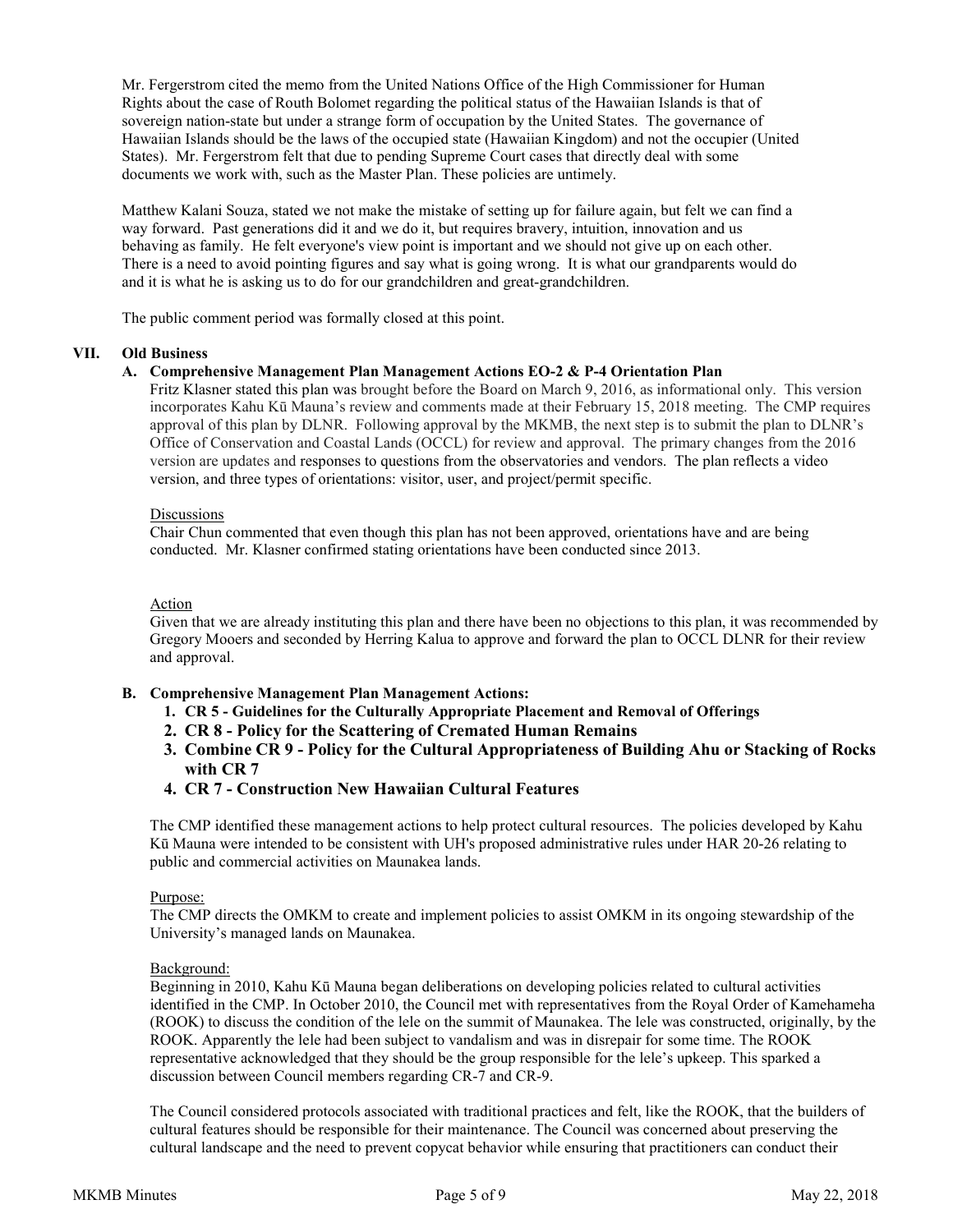practices in private. The Council considered that the "stacking of rocks" as mentioned in CR- 9 can, in some instances, be a traditional practice and did not warrant a separate management action, but instead it should be included as part of CR-7.

Policies for the aforementioned CR's were developed by the Council in 2012. However, these policies were not formally approved since the University's "Administrative Rules" would include measures addressing these policies. The development of administrative rules were delayed in 2013 when a complaint was filed expressing concerns of ex parte communications between the University and the DLNR while matters including a contested case, master lease and sublease requiring action by the Board of Land and Natural Resources were pending.

Since it was becoming evident that the University's administrative rules were going to take considerably longer than anticipated, the Council decided to reinstate the process of having OMKM formally adopt these policies. As part of their review process the Council held a consultation with OHA in 2015 when representatives from OHA came to Hilo to meet the Council to address the unpermitted ahu that had been removed back in the summer of 2015. They discussed this ahu under the context of CR-7.

In May 2016 Kahu Kū Mauna held a consultation session with representatives from, among others, OHA, DLNR, Aloha Aina, Royal Order of Kamehameha, UHH Hawaiian Language School, as well as individuals that had either lineal or cultural ties to Maunakea. In all, over 70 people attended. The consultation session began at 10:00 am and concluded at 2:00 pm. In August, following the consultation session, Kahu Kū Mauna revised the CR policies including comments and concerns expressed in the consultation session keeping in mind that neither the Council nor OMKM should define culture. However the Council fully recognized that the University of Hawai'i through its general lease is required to follow and comply with all existing statutes, rules and regulations.

The policies were taken to the MKMB for their review and approval at its October 2016 meeting. Following extensive testimony at that meeting, MKMB deferred action on the policies and directed Kahu Kū Mauna to hold more consultation sessions with the community.

OMKM then placed advertisements in the Hawaii Tribune-Herald, West Hawaii Today, Honolulu Star-Advertiser and OHA's monthly Ka Wai Ola. The advertisements were an invitation to the community to "talk story" sessions with Kahu Kū Mauna. The advertisements ran twice a month, from December 2016 to May 2017. Two consultation sessions were held in East Hawaii and two consultation sessions were planned for West Hawaii. Unfortunately, the West Hawaii sessions had to be cancelled twice due to scheduling conflicts. In order to continue consultation Kahu Kū Mauna agreed in July 2017 to send email invitations to those who responded to the notices of the West Hawaii session. Kahu Kū Mauna previewed the materials that were sent to the invitees on July 17, 2017. The Council set August 31, 2017 as the deadline for comments. Kahu Kū Mauna approved the current drafts of the policies at their September 2017 Council meeting.

The Council recognized that native Hawaiians have a constitutional right to exercise their traditional cultural practices, however those rights are subject to regulation by law. With that in mind, the Council developed these policies based on existing rules starting with the Constitution and guided by the general lease requiring the University to comply with all existing rules and regulations. They also considered Hawaiʻi Revised Statute 6E which makes it a civil and administrative violation for any person to take, appropriate, excavate, injure, destroy, or alter any historic property. Any person who violates this is subject to a fine of no more than \$10,000 for each violation.

The Council looked at the Hawaiʻi Revised Statutes for the definition of land use. Land use is the placement or erection of any sold material on land. It also includes the construction, reconstruction, demolition, or alteration of any structure, building, or facility on land.This is further qualified in the DLNR conservation district rules. If you are going to engage in the land use it requires a permit from DLNR.

The Council also looked at rules for the Natural Area Reserves and the Forest Reserve. Although these rules do not apply to University lands, the Council understood that going forward with the University administrative rules, by law UH's rules are be consistent with both the NAR and Forest Reserve rules. Some of the items in these rules include prohibiting the introduction of plant or animal life except for dogs when permitted by hunting rules; damage, removal, or disturbance of any geological features or substances; prohibition to remove, damage, or disturb any historic or prehistoric property.

Chair Chun stated when this matter was previously taken up and sent back to Kahu Kū Mauna, the Council was quite frustrated with us. They felt they had adequately addressed the issue of consultation and have been working at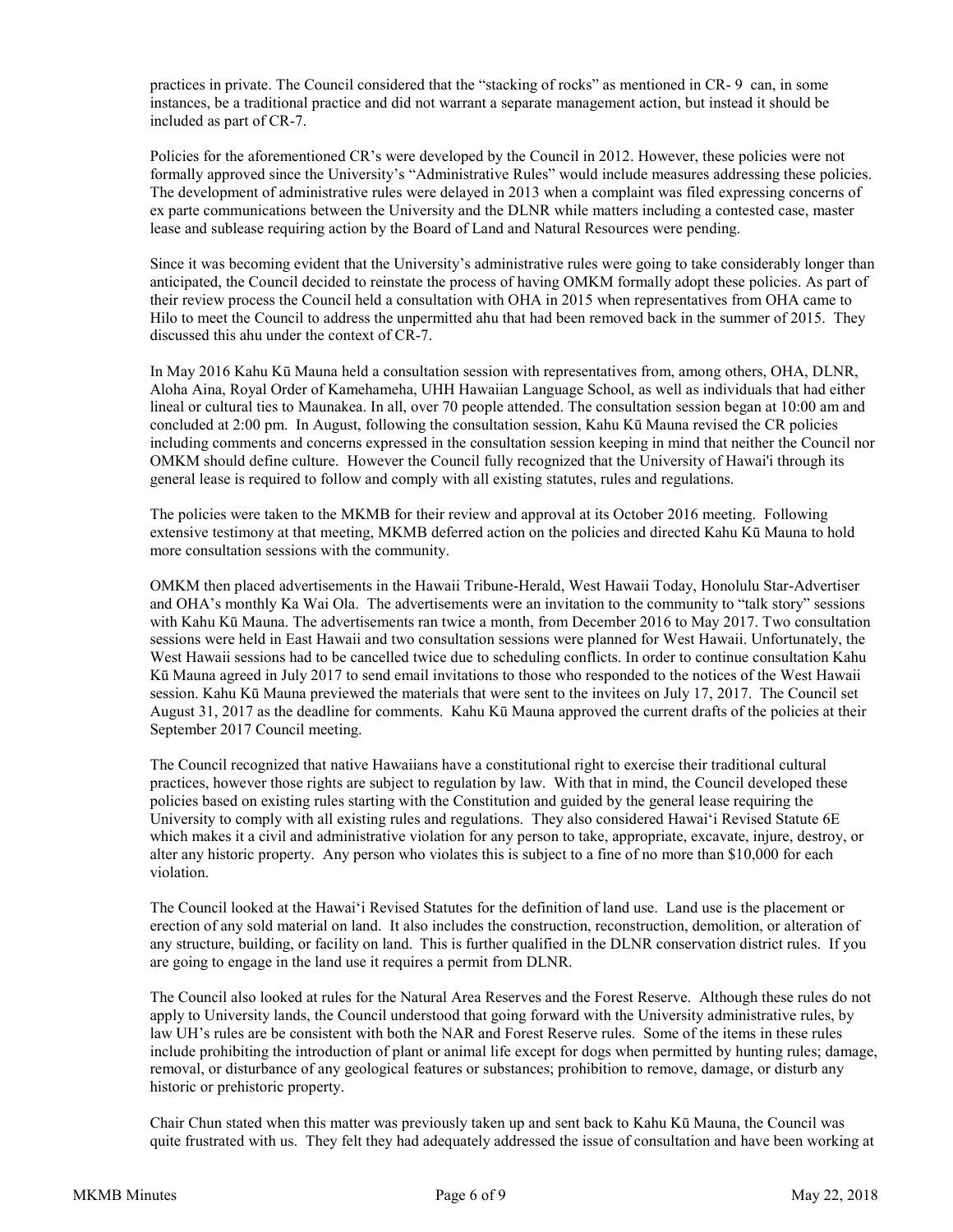it, as Director Nagata reported, for many years. Nonetheless, they took our recommendation and went back and did more work.

Mr. Palacat-Nelsen stated on behalf of Kahu Kū Mauna, he feels comfortable that they went through a consultation process that was able to cast a wide enough net to include everything that Director Nagata covered. The Council was concerned about being limited to just particular groups. They took the time in several meetings to discuss the process of how they would actually go out and do consultation. They came up with several plans and took some recommendations from OHA when they met with them in 2015. In order to cast a broad enough view point the Council held a public meeting. They had sessions based on this Board's recommendation to do more consultation. With their first attempt they received some letters from key individuals in the community - people who have been vocal in the Hawaiian community from the 70s. The second attempt was frustrating for the Council because they put in a year's time of planning and going out in the community, but they went out again. This time it was decided to convene more sit downs and intimate discussions. They published "Talk Story" sessions ads to not only talk about the policies, but other matters the community may have concerns about. The Council felt they had taken in enough consultation regarding the CRs. They sat down with the Division of Conservation and Resources Enforcement (DOCARE) officers to discuss enforcement. They were considerate of the NAR and Forest Reserve by including a broader landscape in their consultations. They did not want to conflict with our neighbors. The recommendation put forth today was based on three years of the Council working on this aside from other management issues that were raised such as the ahu being taken down. In addition, the Council considered international cultural practice on the mountain as well. It was not just native Hawaiians, although the native Hawaiian practices are protected by law. The international community is also using the mauna.

The Council agreed that from January 2018 they are comfortable with the process they went through and are comfortable with what is being to the Board today.

#### Discussion

Lehua Veincent commented some of the language in the CRs touches his manaʻo in the wrong way. We need to be careful with some of the language because of a concern about "food offering". There are certain foods that are appropriate. We have to be very aware of some of those spiritual connectedness that we as Hawaiians have. When we say no food offerings, we need to be more specific as to what those foods are. Another issue is the perception generated by words. For example CR-9 states *"OMKM believes that the stacking of rocks..."* It's a perception so the validity and reliability of what comes to him is going to be questionable for him. Another example is the word "may". That is also a perception word which occurs often in the document.

Chair Chun asked what the process would be once the Board recommends approval of these policies to address things such as what Mr. Veincent is raising. Director Nagata stated that if the Board recommends approval in concept we could still work on the language to make it clearer or more appropriate. We would also work with Kahu Kū Mauna on any changes to the policies.

Director Nagata continued stating with respective to food offerings, from an invasive species perspective, food offerings can attract "vermin" and that is an environmental health concern. We do not know what is in some of these offerings as we do not open them up. If we see something being attracted to it then it would be removed.

Mr. Veincent understands, but it is hard for him to balance what is going to be very invasive and not pono and what is culturally appropriate. Right now there is a battle in terms of these two concepts and he does not have the answer.

Mr. Palacat-Nelsen stated Mr. Veincent is absolutely right and agrees we will never have an answer. The Council's discussion included thoughts from some of us who still continue to raise hoʻokupu onto our ahus and lele. We understand the significance and spiritual content. Now we are dealing with environmental concerns. We had that conversation and have not come to a complete resolve. We felt that broadening the language would help with addressing the environmental issue.

Dr. Simons understands that this policy is requesting cultural practitioners to register to put new cultural features on the mountain and the office goes forward with the permit to DLNR on behalf of the cultural practitioner. Is that how it works and is there a fee for that? And, if there is a fee, who pays? Director Nagata explained the idea behind the registration is to discuss with the person on the location to make sure they are not putting it next to a historic property or accidentally remove a rock from that property. Also if something were to happen to a registered structure we would be able to contact the family and let them know. Because we are on conservation land and a permit is required, we would assist the applicant in getting a permit from DLNR. Whether or not DLNR actually charges them a fee is something that would have to be discussed with the practitioner.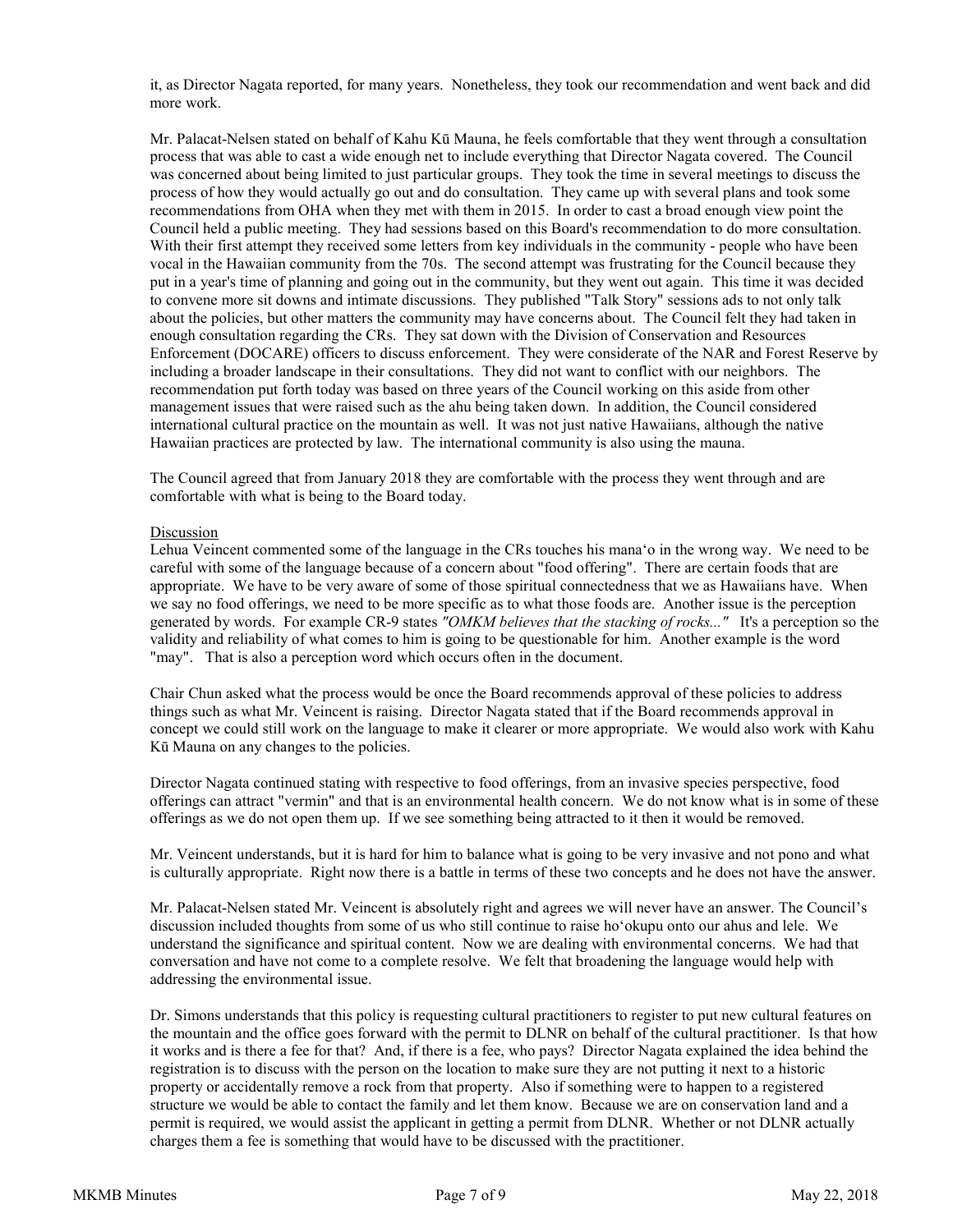Herring Kalua thanked Mr. Palacat-Nelsen for what he does as the chair along with the rest of the practitioners who serve on Council. We have a great responsibility here. Kahu Kū Mauna is where you should be going to communicate. When you speak from your heart and piko, everything falls in place. We need to accept changes but our culture, our environment and whatever we do need to work together for the generations of the future.

Chair Chun stated some of the polices reference distances from a historic structure or from the roadway that new features would not be allowed to be built. In one case it is 100 yards and in the other case it is 200 feet. Can you describe how these numbers came about?

Director Nagata replied the 200 feet diameter was to be able to protect historic property. That was mentioned in the Natural Resources Management Plan and suggested that would be a good buffer zone. The 100 yards is two-fold. It was an issue the Council considered. For example, the scattering of cremated remains should be done with dignity. Scattering ashes close to or on ground where people are walking, hiking, or driving, the Council felt it would not be appropriate. Putting it 100 yards away is far enough away from human traffic. The 100 yards for the construction of new features was to put these new features out of sight so individuals who are not knowledgeable about the mountain and who do not know what a cultural feature is would not see them to tamper with. The location would be private enough so it would not be disturbed.

Chair Chun stated there are several places that reference Kahu Kū Mauna being consulted if a feature or something needs to be removed. His understanding is that consultation would also need to include OHA. Is that correct? Mr. Palacat-Nelsen replied yes, that is correct.

Chair Chun asked Mr. Palacat-Nelsen if it was correct about the Council having seen instances of copy cat behavior. Mr. Palacat-Nelsen replied that was correct. Photos are given to the Council and as he also mentioned previously, there is an international scope - especially dealing with the stacking of rocks. We know our kupuna did that for various reasons, but we are not sure what that means for someone who is from Germany or Japan. We also heard from the community that the rules should be for others and not for Hawaiians.

Chair Chun asked if these CRs prohibit a traditional and customary practice in anyway. Mr. Palacat-Nelsen stated that Kahu Kū Mauna was very careful in drafting the CRs to make sure they were not writing native Hawaiians out of the process or prohibiting them from access. The Council does not advocate for each cultural practitioner, but they advocate for a general purpose to allow native Hawaiians to be on the property. For the permitting process, he personally does not like the word "permit," but if we do not have some kind of oversight then we would have families hindering other families on the mauna. Every day something is going on spiritually up there. Whether it is Hawaiian or not, it is happening. The Council discussed cremated remains and how it could be poured on ʻohelo berries that is collected by other families. If someone wanted to scatter their remains they should be able to, but someone who wants to pick the ʻohelo berry should not be eating the remains of someone's ashes. There is a conflict right here, but at the same time we have to allow for both to take place. In developing these policies we are trying to be broad, but at the same time create a space for native Hawaiians to be there.

Someone from the audience commented that when the environmental harm of hoʻokupu is discussed are you comparing it to all the cars that are going up there? How does that relate to all the cars already going up, and the construction that is up there, and all the other manmade intrusions in places that do not have any spiritual significance?

Mr. Mooers stated he has been struggling a little with CR-5 ever since Mr. Veincent made that comment. CR-5 policy 3 states that: *"Any offerings that present health, safety or environmental concerns issue shall be removed."* And then down below it states: *"Any food offering is considered a health and environmental concern."* Can staff explain if there is an offering that is creating an environmental concern, what draws a line to that? If it is covered with ants? Something is happening? Do we really need to say both things? Are there any food offerings that would not be an environmental concern that would not have to be removed?

Director Nagata commented one thing to keep in mind is that hoʻokupu can be left at the summit as well as at Halepōhaku and anywhere in between. We do not open the hoʻokupu so we do not know what is inside of it. Sometimes there are food offerings that are placed on lele, etc. When the rangers see bugs crawling over it or in it, they will remove them. Other than that they would normally leave it there until it turns brown and brittle and then remove them. The concern by the Council, as well as the rangers, is that when they are left there it sometimes gets blown away into the landscape.

Mr. Veincent asked if the orientation covers any form of offerings - what is culturally appropriate, how you wrap it,